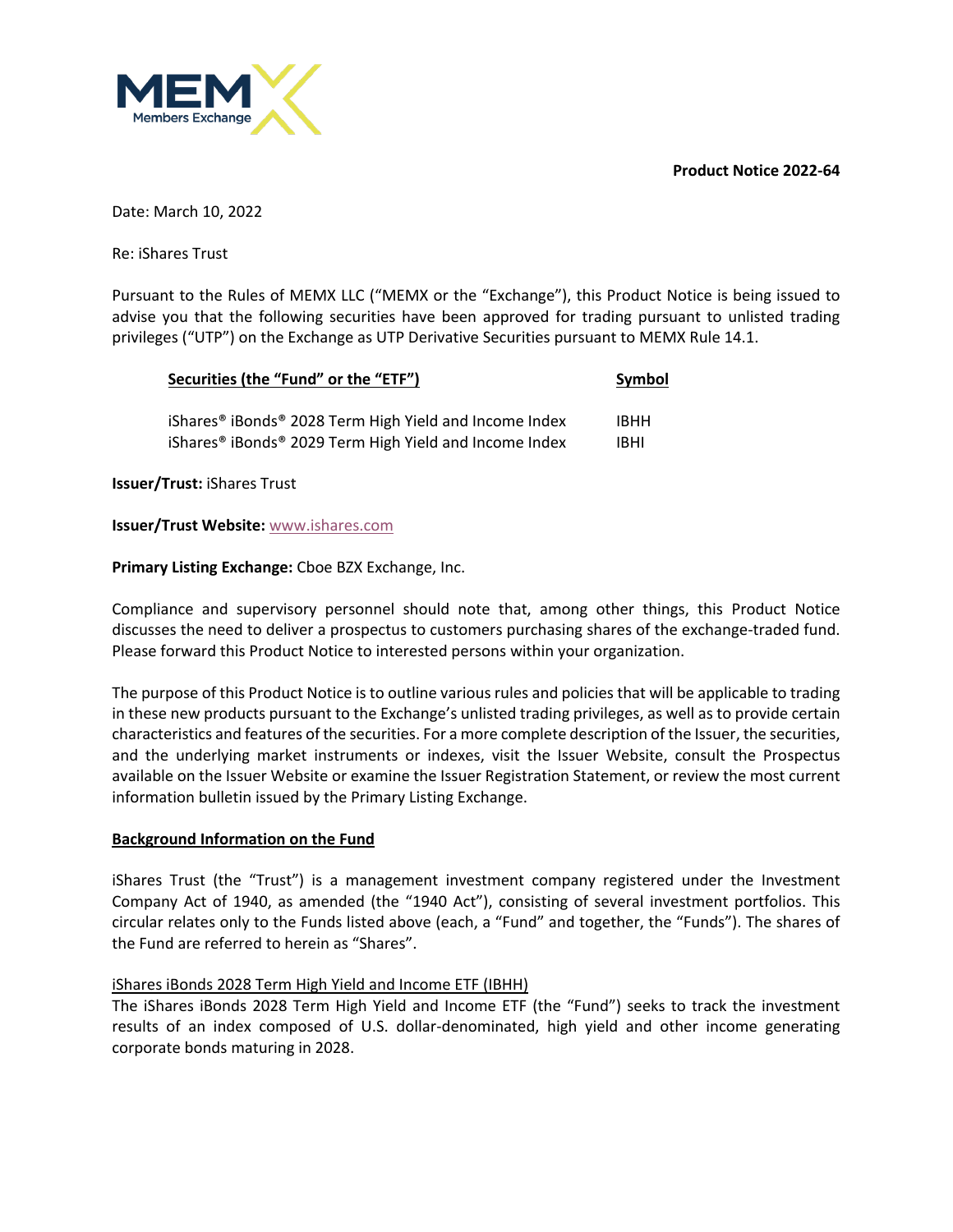The Fund seeks to meet its investment objective generally by investing in component securities of the Bloomberg 2028 Term High Yield and Income Index (the "Underlying Index"). The Fund may also invest in other exchange-traded funds ("ETFs"), U.S. government securities, short-term paper, cash and cash equivalents, including shares of money market funds advised by BFA or its affiliates. The Fund is a term fund that will terminate on or about December 15, 2028, at which time it will distribute its remaining net assets to shareholders pursuant to a plan of liquidation. The Fund does not seek to return any predetermined amount at maturity or in periodic distributions. The Underlying Index is composed of U.S. dollar denominated, taxable, fixed-rate, high yield (which are considered below investment-grade and commonly referred to as "junk bonds") and BBB or equivalently rated (as determined by Bloomberg Index Services Limited (the "Index Provider" or "Bloomberg")) corporate bonds scheduled to mature between January 1, 2028 and December 15, 2028, inclusive. As of January 31, 2022, the Underlying Index includes approximately 321 component securities. Securities eligible for inclusion in the Underlying Index are selected from a universe of corporate issuers (e.g., industrial, financial institutions, utilities) determined by Bloomberg. As of January 31, 2022, a significant portion of the Underlying Index is represented by securities of companies in the communication services and consumer cyclical industries or sectors. The components of the Underlying Index are likely to change over time. The bonds in the Underlying Index have \$250 million or more of outstanding face value at the time of inclusion. The non-U.S. corporate issuers included in the Underlying Index consist primarily of corporate bonds issued by companies domiciled in developed countries. The Fund will invest in non- U.S. issuers to the extent necessary for it to track the Underlying Index. Each bond included in the Underlying Index must be registered with the SEC, have been exempt from registration at issuance, or have been offered pursuant to Rule 144A under the Securities Act of 1933, as amended (the "1933 Act"). Subject to the methodology of the Underlying Index discussed below, the securities in the Underlying Index may carry a coupon that steps-up according to a predetermined schedule (i.e., the interest rate paid on such securities will increase over time). The Underlying Index will be subject to issuer limits of 3%, with any excess redistributed among the remaining constituents on a pro-rata basis. The securities in the Underlying Index are updated on the last calendar day of each month until six months before maturity, with the last rebalance date on June 30, 2028. The Underlying Index consists of bonds chosen from two sub-indices, the Bloomberg U.S. High Yield Index (the "High Yield Index") and the Bloomberg U.S. Corporate Index (the "Corporate Index"), both of which are stripped of securities maturing outside of the maturity range defined above. BBB-rated bonds from the Corporate Index will be introduced to the Underlying Index under the following conditions: (1) in the last 2.5 years but before the last 6 months of the Underlying Index's term, the Underlying Index will introduce BBB-rated bonds (which are considered investment-grade) as constituent high yield bonds (which are considered below investment-grade) are called, no longer qualify for inclusion (due to, among other factors, sector reclassifications of issuers, changes in the credit rating of bonds included in the Underlying Index or rebalances to maintain issuer limits), or decline in value compared to a reference point set at 2.5 years from the Underlying Index's term or (2) if, prior to the last 2.5 years remaining in the Underlying Index's term, the market value of the high yield bonds in the Underlying Index declines below \$30 billion, the Underlying Index will add BBB-rated bonds to maintain a \$30 billion minimum market value for the Underlying Index. In the final year of the Underlying Index's term, any principal and interest paid by index constituents is treated as follows: (1) during the first six months of the final year, the Underlying Index reinvests proceeds pro-rata into the remaining bonds in the Underlying Index, and (2) during the last six months of the final year, proceeds are not reinvested and are presumed to be held in cash while earning no interest. Bonds with a clean price (i.e., the price does not include accrued interest between coupon payments) below \$60 are excluded from the Underlying Index and subject to a 3 month lock-out period before they are eligible for inclusion again at rebalance. During the final 2.5 years of the maturity of the index, bonds that fall below \$60 at rebalance will be permanently ineligible for the index. In addition, to be included in the Underlying Index, securities that are rated by all three of the rating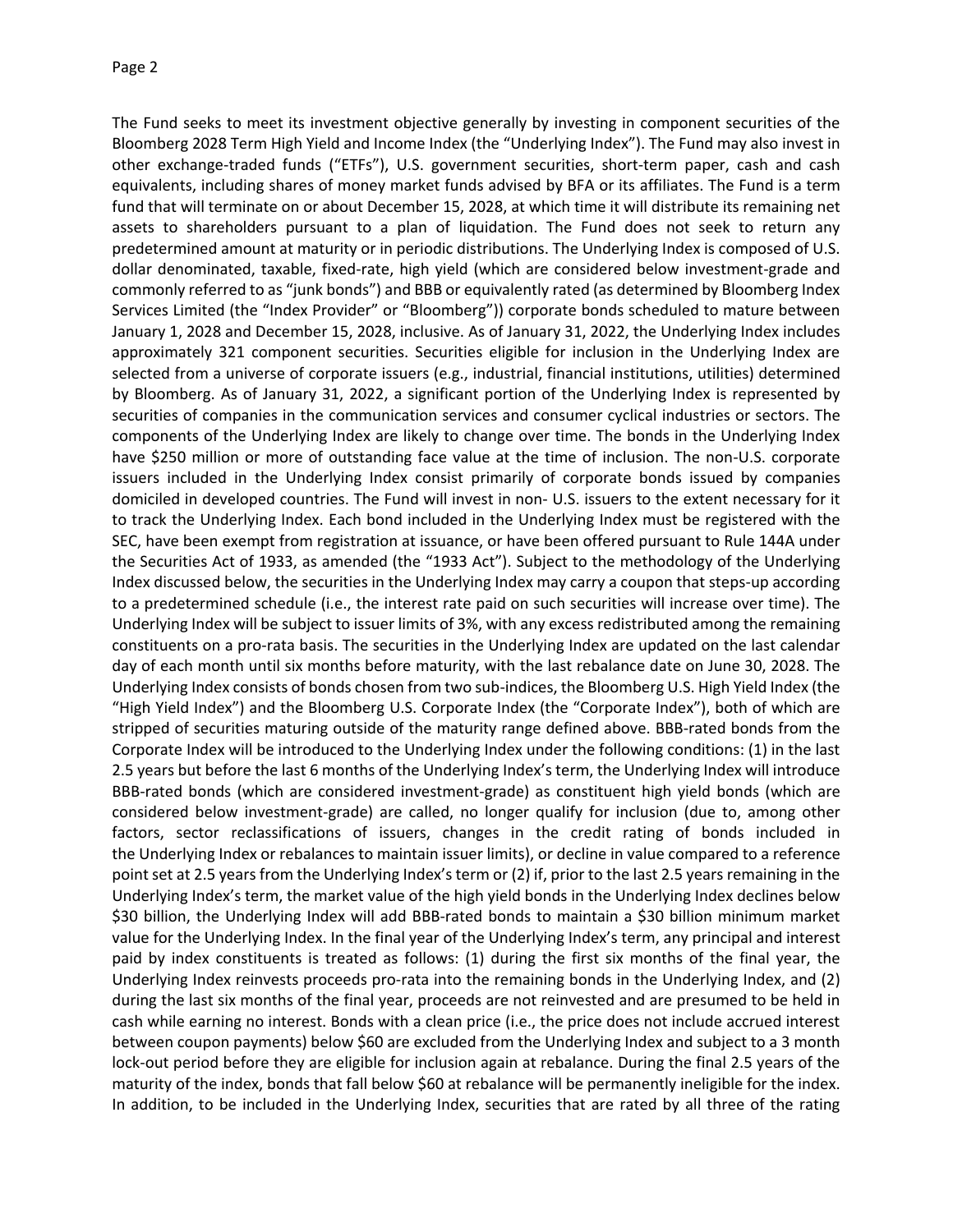agencies named below must be rated "high yield" to be selected from the High Yield Index and "BBB" to be selected from the Corporate Index. The bonds from the High Yield Index must have a rating equal to or below "Ba1"/"BB+"/"BB+" and above "CC". The bonds from the Corporate Index must have a rating of "BBB" (or equivalent). The Index Provider will use the middle rating of Moody's Investors Service, Inc. ("Moody's"), Standard & Poor's® Global Ratings, a subsidiary of S&P Global ("S&P Global Ratings") and Fitch Ratings, Inc. ("Fitch"); when a rating from only two agencies is available, the lower is used; when only one agency rates a bond, that rating is used. The Fund is a series of the iShares iBonds fixed maturity series of bond ETFs sponsored by BlackRock, Inc. ("BlackRock"). The iShares iBonds fixed maturity series do not invest in U.S. savings bonds or other U.S. government bonds (except to the extent the funds hold cash equivalent instruments consistent with their investment objectives) and are not designed to provide protection against inflation.

BFA uses a "passive" or indexing approach to try to achieve the Fund's investment objective. Unlike many investment companies, the Fund does not try to "beat" the index it tracks and does not seek temporary defensive positions when markets decline or appear overvalued.

Indexing may eliminate the chance that the Fund will substantially outperform the Underlying Index but also may reduce some of the risks of active management, such as poor security selection. Indexing seeks to achieve lower costs and better after-tax performance by aiming to keep portfolio turnover low in comparison to actively managed investment companies.

BFA uses a representative sampling indexing strategy to manage the Fund. "Representative sampling" is an indexing strategy that involves investing in a representative sample of securities that collectively has an investment profile similar to that of an applicable underlying index. The securities selected are expected to have, in the aggregate, investment characteristics (based on factors such as market value and industry weightings), fundamental characteristics (such as return variability, duration, maturity, credit ratings and yield) and liquidity measures similar to those of an applicable underlying index.

The Fund may or may not hold all of the securities in the Underlying Index. The Fund will invest at least 80% of its assets in the component securities of the Underlying Index and the Fund will invest at least 90% of its assets in fixed income securities of the types included in the Underlying Index that BFA believes will help the Fund track the Underlying Index, in each case except during the last months of the Fund's operations, as described below. The Fund will invest no more than 10% of its assets in futures, options and swaps contracts that BFA believes will help the Fund track the Underlying Index, as well as in fixed income securities other than the types included in the Underlying Index, but which BFA believes will help the Fund track the Underlying Index. Cash and cash equivalent investments associated with a derivative position will be treated as part of that position for the purposes of calculating investments not included in the Underlying Index.

The Fund seeks to track the investment results of the Underlying Index before fees and expenses of the Fund. In the last six months of operation, as the bonds held by the Fund mature, the proceeds will not be reinvested by the Fund in bonds but instead will be held in cash and cash equivalents. To the extent that the Fund invests in money market or similar funds, it will incur the fees and expenses of such funds. By December 15, 2028, the Underlying Index is expected to consist almost entirely of cash and cash equivalents acquired in this manner. On or around this date, the Fund will wind up and terminate, and its net assets will be distributed to then-current shareholders pursuant to a plan of liquidation. The Fund should not be confused with a target date fund, which has assets that are managed according to a particular investment strategy that converts fund assets to conservative investments over time.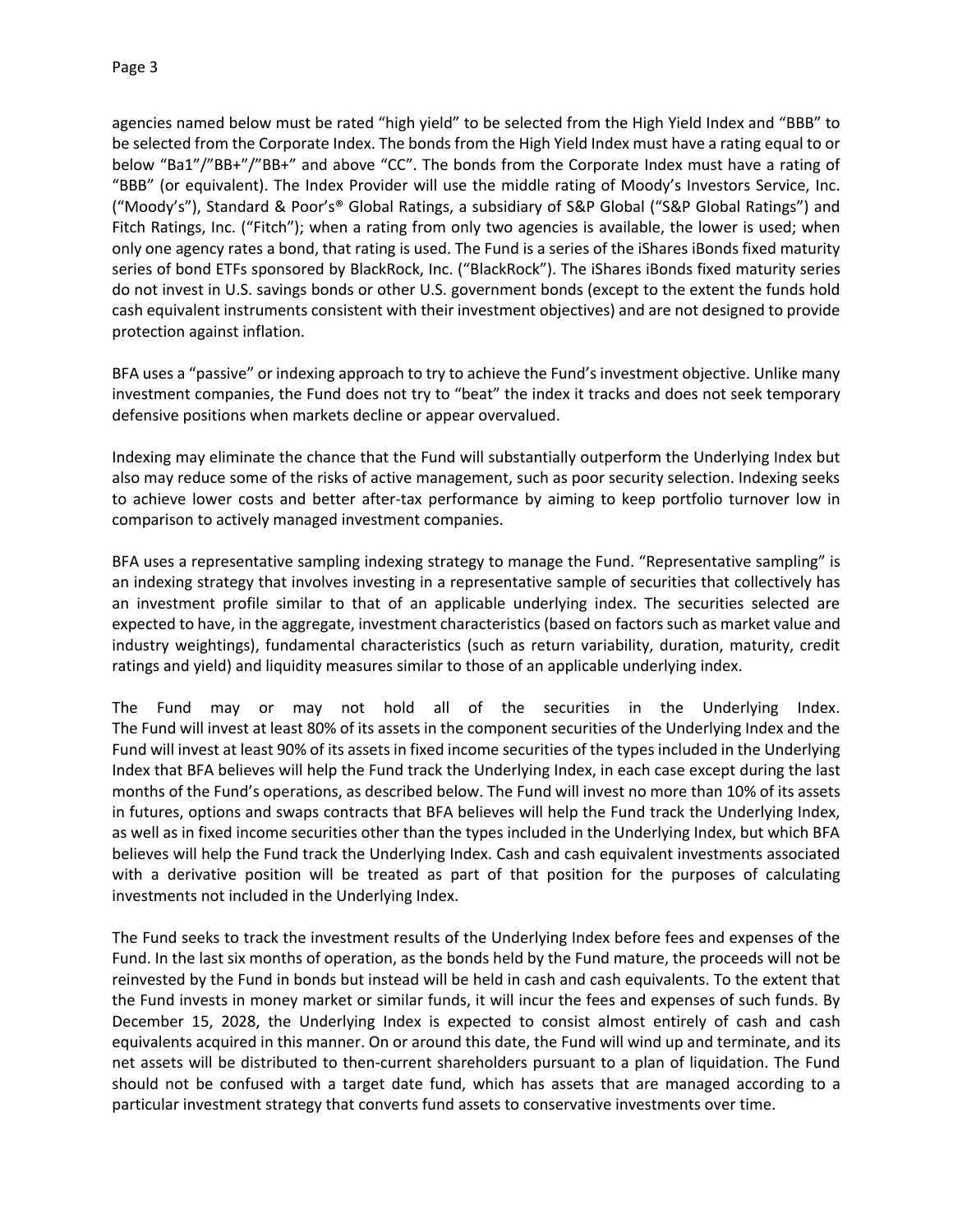The Fund may lend securities representing up to one-third of the value of the Fund's total assets (including the value of any collateral received).

The Underlying Index is sponsored by Bloomberg, which is independent of the Fund and BFA. The Index Provider determines the composition and relative weightings of the securities in the Underlying Index and publishes information regarding the market value of the Underlying Index.

Industry Concentration Policy. The Fund will concentrate its investments (i.e., hold 25% or more of its total assets) in a particular industry or group of industries to approximately the same extent that the Underlying Index is concentrated. For purposes of this limitation, securities of the U.S. government (including its agencies and instrumentalities), repurchase agreements collateralized by U.S. government securities, and securities of state or municipal governments and their political subdivisions are not considered to be issued by members of any industry.

#### iShares iBonds 2029 Term High Yield and Income ETF (IBHI)

The iShares iBonds 2029 Term High Yield and Income ETF (the "Fund") seeks to track the investment results of an index composed of U.S. dollar-denominated, high yield and other income generating corporate bonds maturing in 2029.

The Fund seeks to meet its investment objective generally by investing in component securities of the Bloomberg 2029 Term High Yield and Income Index (the "Underlying Index"). The Fund may also invest in other exchange-traded funds ("ETFs"), U.S. government securities, short-term paper, cash and cash equivalents, including shares of money market funds advised by BFA or its affiliates. The Fund is a term fund that will terminate on or about December 15, 2029, at which time it will distribute its remaining net assets to shareholders pursuant to a plan of liquidation. The Fund does not seek to return any predetermined amount at maturity or in periodic distributions. The Underlying Index is composed of U.S. dollar denominated, taxable, fixed-rate, high yield (which are considered below investment-grade and commonly referred to as "junk bonds") and BBB or equivalently rated (as determined by Bloomberg Index Services Limited (the "Index Provider" or "Bloomberg")) corporate bonds scheduled to mature between January 1, 2029 and December 15, 2029, inclusive. As of January 31, 2022, the Underlying Index includes approximately 367 component securities. Securities eligible for inclusion in the Underlying Index are selected from a universe of corporate issuers (e.g., industrial, financial institutions, utilities) determined by Bloomberg. As of January 31, 2022, a significant portion of the Underlying Index is represented by securities of companies in the communication services, consumer cyclical and consumer staples industries or sectors. The components of the Underlying Index are likely to change over time. The bonds in the Underlying Index have \$250 million or more of outstanding face value at the time of inclusion. The non-U.S. corporate issuers included in the Underlying Index consist primarily of corporate bonds issued by companies domiciled in developed countries. The Fund will invest in non-U.S. issuers to the extent necessary for it to track the Underlying Index. Each bond included in the Underlying Index must be registered with the SEC, have been exempt from registration at issuance, or have been offered pursuant to Rule 144A under the Securities Act of 1933, as amended (the "1933 Act"). Subject to the methodology of the Underlying Index discussed below, the securities in the Underlying Index may carry a coupon that steps-up according to a predetermined schedule (i.e., the interest rate paid on such securities will increase over time). The Underlying Index will be subject to issuer limits of 3%, with any excess redistributed among the remaining constituents on a pro-rata basis. The securities in the Underlying Index are updated on the last calendar day of each month until six months before maturity, with the last rebalance date on June 30, 2029. The Underlying Index consists of bonds chosen from two sub-indices, the Bloomberg U.S. High Yield Index (the "High Yield Index") and the Bloomberg U.S. Corporate Index (the "Corporate Index"), both of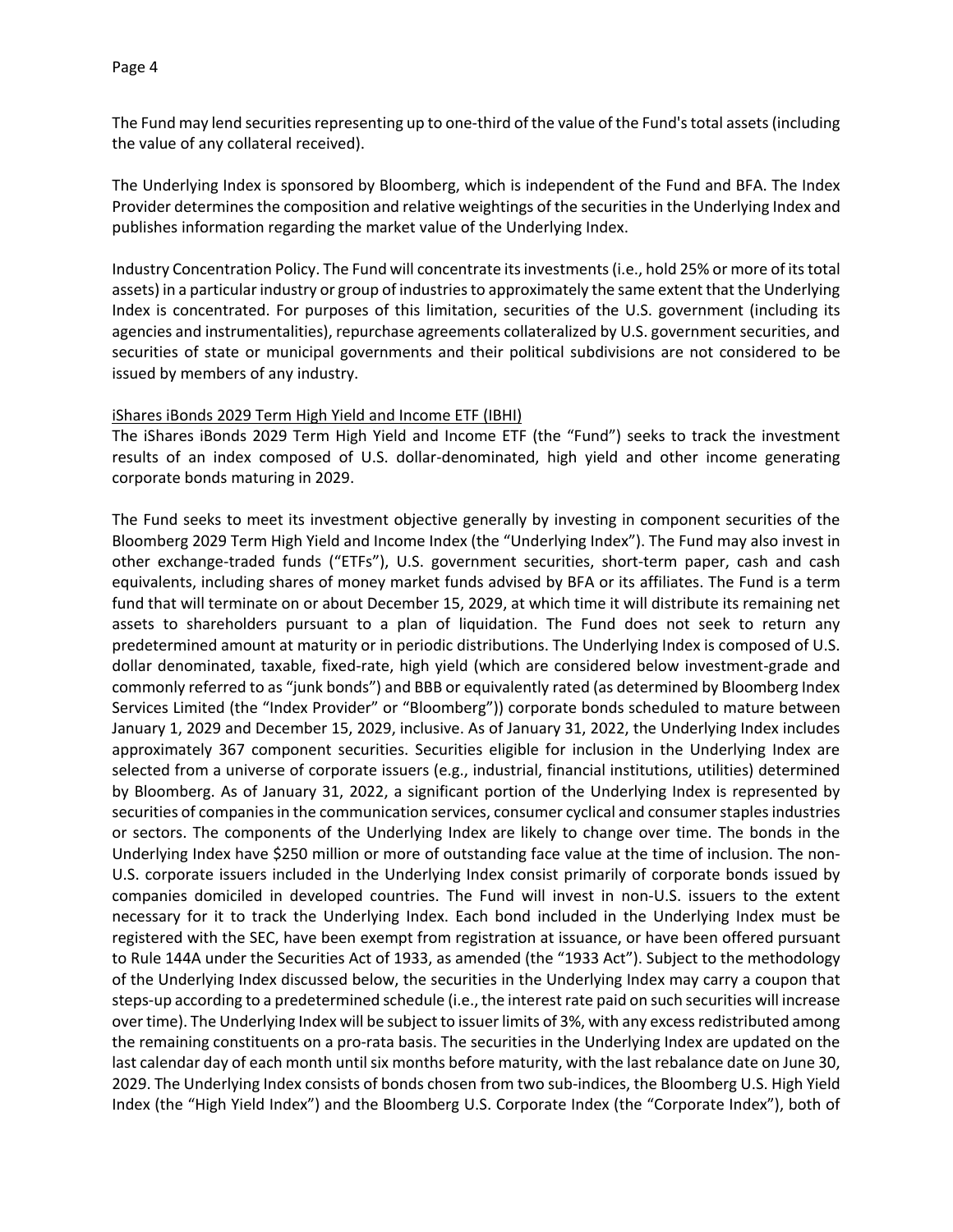which are stripped of securities maturing outside of the maturity range defined above. BBB-rated bonds from the Corporate Index will be introduced to the Underlying Index under the following conditions: (1) in the last 2.5 years but before the last 6 months of the Underlying Index's term, the Underlying Index will introduce BBB-rated bonds (which are considered investment-grade) as constituent high yield bonds (which are considered below investment-grade) are called, no longer qualify for inclusion (due to, among other factors, sector reclassifications of issuers, changes in the credit rating of bonds included in the Underlying Index or rebalances to maintain issuer limits), or decline in value compared to a reference point set at 2.5 years from the Underlying Index's term or (2) if, prior to the last 2.5 years remaining in the Underlying Index's term, the market value of the high yield bonds in the Underlying Index declines below \$30 billion, the Underlying Index will add BBB-rated bonds to maintain a \$30 billion minimum market value for the Underlying Index. In the final year of the Underlying Index's term, any principal and interest paid by index constituents is treated as follows: (1) during the first six months of the final year, the Underlying Index reinvests proceeds pro-rata into the remaining bonds in the Underlying Index, and (2) during the last six months of the final year, proceeds are not reinvested and are presumed to be held in cash while earning no interest. Bonds with a clean price (i.e., the price does not include accrued interest between coupon payments) below \$60 are excluded from the Underlying Index and subject to a 3 month lock- out period before they are eligible for inclusion again at rebalance. During the final 2.5 years of the maturity of the index, bonds that fall below \$60 at rebalance will be permanently ineligible for the index. In addition, to be included in the Underlying Index, securities that are rated by all three of the rating agencies named below must be rated "high yield" to be selected from the High Yield Index and "BBB" to be selected from the Corporate Index. The bonds from the High Yield Index must have a rating equal to or below "Ba1"/"BB+"/"BB+" and above "CC". The bonds from the Corporate Index must have a rating of "BBB" (or equivalent). The Index Provider will use the middle rating of Moody's Investors Service, Inc. ("Moody's"), Standard & Poor's® Global Ratings, a subsidiary of S&P Global ("S&P Global Ratings") and Fitch Ratings, Inc. ("Fitch"); when a rating from only two agencies is available, the lower is used; when only one agency rates a bond, that rating is used. The Fund is a series of the iShares iBonds fixed maturity series of bond ETFs sponsored by BlackRock, Inc. ("BlackRock"). The iShares iBonds fixed maturity series do not invest in U.S. savings bonds or other U.S. government bonds (except to the extent the funds hold cash equivalent instruments consistent with their investment objectives) and are not designed to provide protection against inflation.

BFA uses a "passive" or indexing approach to try to achieve the Fund's investment objective. Unlike many investment companies, the Fund does not try to "beat" the index it tracks and does not seek temporary defensive positions when markets decline or appear overvalued.

Indexing may eliminate the chance that the Fund will substantially outperform the Underlying Index but also may reduce some of the risks of active management, such as poor security selection. Indexing seeks to achieve lower costs and better after-tax performance by aiming to keep portfolio turnover low in comparison to actively managed investment companies.

BFA uses a representative sampling indexing strategy to manage the Fund. "Representative sampling" is an indexing strategy that involves investing in a representative sample of securities that collectively has an investment profile similar to that of an applicable underlying index. The securities selected are expected to have, in the aggregate, investment characteristics (based on factors such as market value and industry weightings), fundamental characteristics (such as return variability, duration, maturity, credit ratings and yield) and liquidity measures similar to those of an applicable underlying index. The Fund may or may not hold all of the securities in the Underlying Index.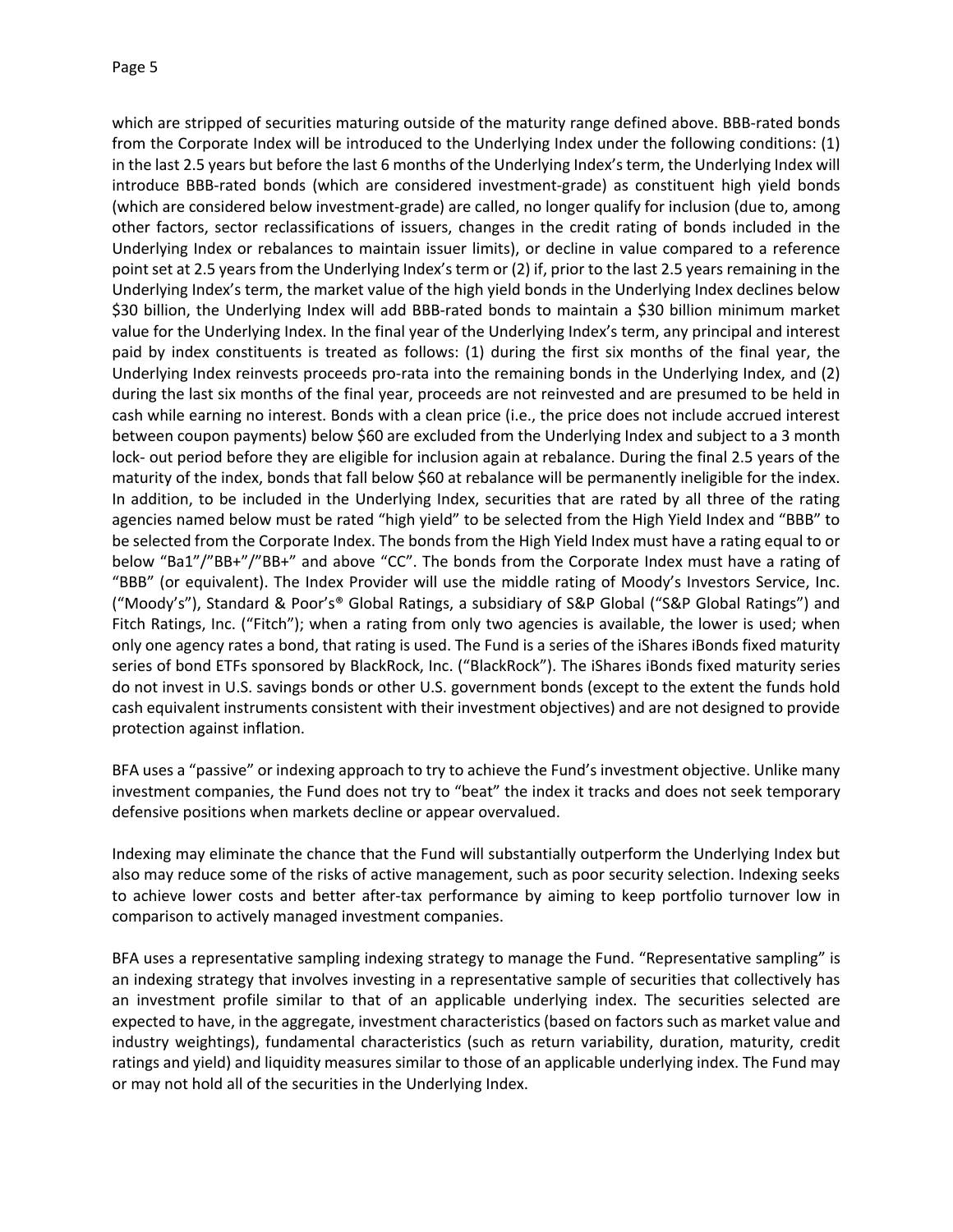The Fund will invest at least 80% of its assets in the component securities of the Underlying Index and the Fund will invest at least 90% of its assets in fixed income securities of the types included in the Underlying Index that BFA believes will help the Fund track the Underlying Index, in each case except during the last months of the Fund's operations, as described below. The Fund will invest no more than 10% of its assets in futures, options and swaps contracts that BFA believes will help the Fund track the Underlying Index, as well as in fixed income securities other than the types included in the Underlying Index, but which BFA believes will help the Fund track the Underlying Index. Cash and cash equivalent investments associated with a derivative position will be treated as part of that position for the purposes of calculating investments not included in the Underlying Index.The Fund seeks to track the investment results of the Underlying Index before fees and expenses of the Fund. In the last six months of operation, as the bonds held by the Fund mature, the proceeds will not be reinvested by the Fund in bonds but instead will be held in cash and cash equivalents. To the extent that the Fund invests in money market or similar funds, it will incur the fees and expenses of such funds. By December 15, 2029, the Underlying Index is expected to consist almost entirely of cash and cash equivalents acquired in this manner. On or around this date, the Fund will wind up and terminate, and its net assets will be distributed to then-current shareholders pursuant to a plan of liquidation. The Fund should not be confused with a target date fund, which has assets that are managed according to a particular investment strategy that converts fund assets to conservative investments over time.

The Fund may lend securities representing up to one-third of the value of the Fund's total assets (including the value of any collateral received).

The Underlying Index is sponsored by Bloomberg, which is independent of the Fund and BFA. The Index Provider determines the composition and relative weightings of the securities in the Underlying Index and publishes information regarding the market value of the Underlying Index.

Industry Concentration Policy. The Fund will concentrate its investments (i.e., hold 25% or more of its total assets) in a particular industry or group of industries to approximately the same extent that the Underlying Index is concentrated. For purposes of this limitation, securities of the U.S. government (including its agencies and instrumentalities), repurchase agreements collateralized by U.S. government securities, and securities of state or municipal governments and their political subdivisions are not considered to be issued by members of any industry.

For more information regarding the Funds' investment strategies, please read the prospectus for the Fund.

As described more fully in the Prospectus and Statement of Additional Information, each Fund will issue and redeem Shares on a continuous basis at their net asset value ("NAV") only in large blocks of 100,000 Shares (each, a "Creation Unit"). Creation Units will be issued and redeemed principally in-kind for securities included in the underlying index. Except when aggregated in Creation Units, the Shares may not be redeemed with the Funds.

Shares are held in book-entry form, which means that no Share certificates are issued. The Depository Trust Company or its nominee is the record owner of all outstanding Shares of the Funds and is recognized as the owner of all Shares for all purposes.

The NAV per Share for each Fund is computed by dividing the value of the net assets of the Fund (i.e., the value of its total assets less total liabilities) by the total number of Shares outstanding. Expenses and fees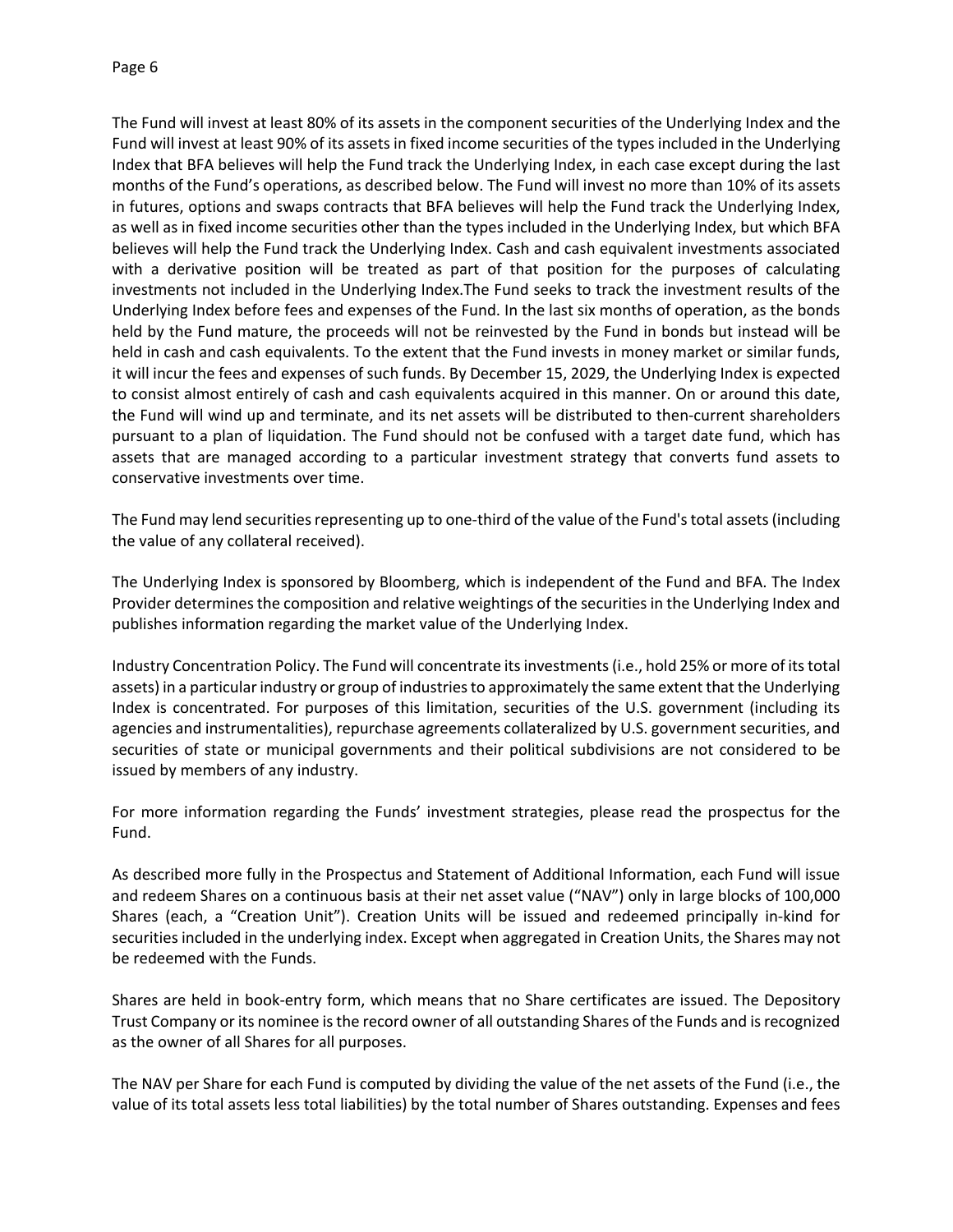are accrued daily and taken into account for purposes of determining NAV. The NAV of each Fund is determined each business day after the close of trading (ordinarily 4:00 p.m., Eastern Time or "ET") of the New York Stock Exchange. Any assets or liabilities denominated in currencies other than the U.S. dollar are converted into U.S. dollars at the current market rates on the date of valuation as quoted by one or more sources.

The registration statement for the Funds describes the various fees and expenses for the Funds' Shares.

For a more complete description of the Funds visit the Issuer Website.

### **Principal Risks**

As with any investment, you could lose all or part of your investment in the Funds, and the Funds' performance could trail that of other investments. These Funds are subject to the principal risks noted below, any of which may adversely affect the Funds' net asset value per share ("NAV"), trading price, yield, total return and ability to meet its investment objective. Interested persons are referred to the discussion in the prospectus for the Funds of the principal risks of an investment in the Funds. These include but are not limited to asset class risk, assets under management risk, authorized participant risk, call risk, communication services sector risk, concentration risk, consumer cyclical industry risk, consumer staples sector risk, credit risk, cybersecurity risk, declining yield risk, fluctuation of yield and liquidation amount risk, high yield securities risk, illiquid investments risk, income risk, index-related risk, infectious illness risk, interest rate risk, issuer risk, management risk, market risk, market trading risk, non-diversification risk, operational risk, passive investment risk, privately issued securities risk, reinvestment risk, risk of investing in the U.S., securities lending risk, small fund risk, tracking error risk and valuation risk.

### **Exchange Rules Applicable to Trading in the Shares**

Trading in the Shares on MEMX is subject to MEMX trading rules.

# **Trading Hours**

The value of the Index underlying the Shares will be disseminated to the data vendors every 15 seconds during the Regular Trading Session.

The Shares will trade on MEMX between 7:00 am and 5:00 pm (EST). Please note that trading in the Shares during the Exchange's Pre-Market and Post-Market Sessions ("Extended Market Sessions") may result in additional trading risks which include: (1) that the current underlying indicative value may not be updated during the Extended Market Sessions, (2) lower liquidity in the Extended Market Sessions may impact pricing, (3) higher volatility in the Extended Market Sessions may impact pricing, (4) wider spreads may occur in the Extended Markets Sessions, and (5) because the indicative value is not calculated or widely disseminated during the Extended Market Sessions, an investor who is unable to calculate an implied value for the Shares in those sessions may be at a disadvantage to market professionals.

### **Dissemination of Data**

The Consolidated Tape Association will disseminate real time trade and quote information for the Shares to Tape B.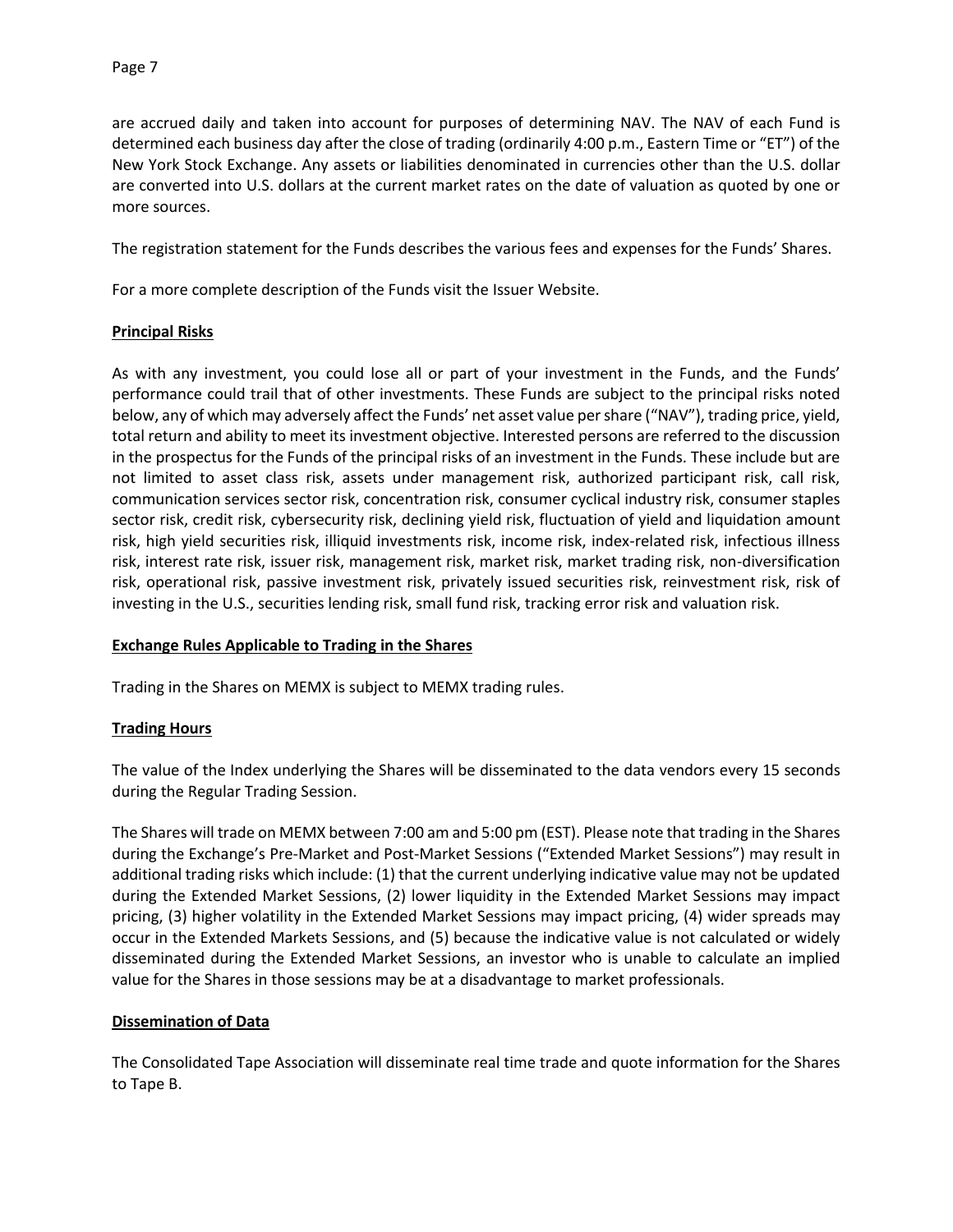| <b>Name</b>                                                                             | <b>Listing Market</b>      | <b>Trading Symbol</b> | <b>IOPV Symbol</b> | <b>NAV Symbol</b> |
|-----------------------------------------------------------------------------------------|----------------------------|-----------------------|--------------------|-------------------|
| iShares <sup>®</sup> iBonds <sup>®</sup><br>2028 Term High<br>Yield and Income<br>Index | Choe BZX<br>Exchange, Inc. | <b>IBHH</b>           | <b>IBHH.IV</b>     | <b>IBHH.NV</b>    |
| iShares <sup>®</sup> iBonds <sup>®</sup><br>2029 Term High<br>Yield and Income<br>Index | Choe BZX<br>Exchange, Inc. | <b>IBHI</b>           | <b>IBHI.IV</b>     | <b>IBHI.NV</b>    |

### **Delivery of a Prospectus**

Exchange Members should be mindful of applicable prospectus delivery requirements under the federal securities laws with respect to transactions in the Fund. Prospectuses may be obtained through the Fund's website. The Prospectus for the Fund does not contain all of the information set forth in the Fund's Registration Statement (including the exhibits to the Registration Statement), parts of which have been omitted in accordance with the rules and regulations of the SEC. For further information about the Fund, please refer to its Registration Statement.

In the event that the Fund relies upon an order by the SEC exempting the Shares from certain prospectus delivery requirements under Section 24(d) of the 1940 Act and in the future make available a written product description, Exchange Rules require that Exchange Members provide to all purchasers of Shares a written description of the terms and characteristics of such securities, in a form prepared by the Issuer of the Fund, no later than the time a confirmation of the first transaction in the Shares is delivered to such purchaser. In addition, Exchange Members shall include such a written description with any sales material relating to the Shares that is provided to customers or the public. Any other written materials provided by a MEMX member to customers or the public making specific reference to the Shares as an investment vehicle must include a statement in substantially the following form: "A circular describing the terms and characteristics of [the UTP Derivative Securities] has been prepared by the [open-ended management investment company name] and is available from your broker. It is recommended that you obtain and review such circular before purchasing [the UTP Derivative Securities]."

An Exchange member carrying an omnibus account for a non-member broker-dealer is required to inform such non-member that execution of an order to purchase Shares for such omnibus account will be deemed to constitute agreement by the non-member to make such written description available to its customers on the same terms as are directly applicable to such Exchange member under this rule.

Upon request of a customer, Exchange Members also shall provide a copy of the Prospectus.

### **Suitability**

Trading in the securities on the Exchange will be subject to MEMX Rule 3.7 and other applicable suitability rules. Members recommending transactions in the securities to customers should make a determination that the recommendation is suitable for the customer.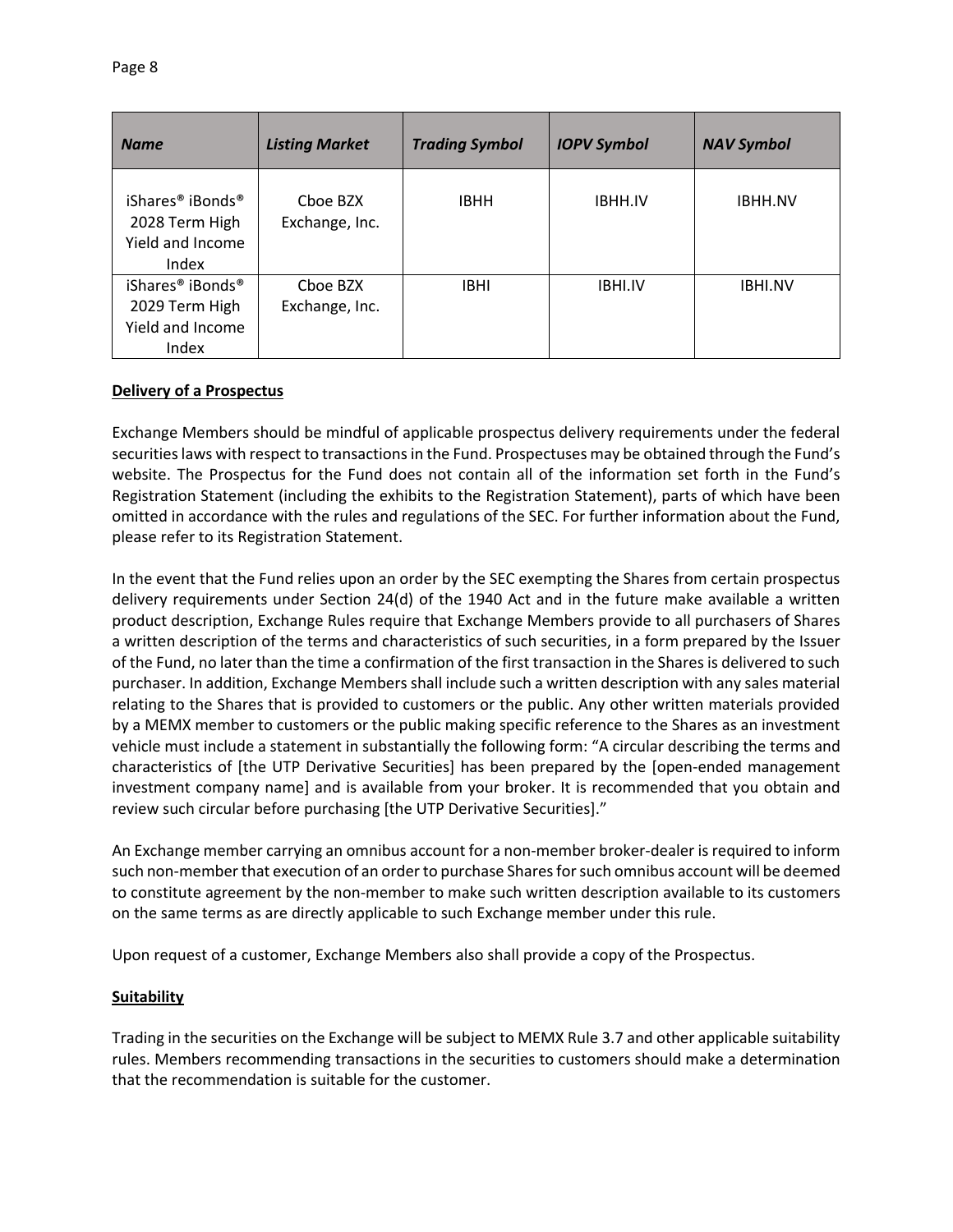## **Trading Halts**

The Exchange will halt trading in the Shares of a security in accordance with the Exchange's Rules. The grounds for a halt include a halt because the intraday indicative value of the security and/or the value of its underlying index are not being disseminated as required, a halt for other regulatory reasons or due to other conditions or circumstances deemed to be detrimental to the maintenance of a free and orderly market. In addition, MEMX will stop trading the Shares of a security if the primary market de-lists the security.

### **Exemptive, Interpretive and No-Action Relief Under Federal Securities Regulations**

The Securities and Exchange Commission (the "SEC") has issued letters granting exemptive, interpretive and no-action relief from certain provisions of rules under the Securities Exchange Act of 1934 for exchange- traded securities listed and traded on a registered national securities exchange that meet certain criteria.

**AS WHAT FOLLOWS IS ONLY A SUMMARY OF THE RELIEF OUTLINED IN THE NO-ACTION LETTERS REFERENCED ABOVE, THE EXCHANGE ADVISES INTERESTED PARTIES TO CONSULT THE NO-ACTION LETTERS FOR MORE COMPLETE INFORMATION REGARDING THE MATTERS COVERED THEREIN AND THE APPLICABILITY OF THE RELIEF GRANTED IN RESPECT OF TRADING IN SECURITIES. INTERESTED PARTIES SHOULD ALSO CONSULT THEIR PROFESSIONAL ADVISORS.**

### **Regulation M Exemptions**

Generally, Rules 101 and 102 of Regulation M prohibit any "distribution participant" and its "affiliated purchasers" from bidding for, purchasing, or attempting to induce any person to bid for or purchase any security which is the subject of a distribution until after the applicable restricted period, except as specifically permitted in Regulation M. The provisions of the Rules apply to underwriters, prospective underwriters, brokers, dealers, and other persons who have agreed to participate or are participating in a distribution of securities.

The SEC has granted an exemption from Rule 101 under Regulation M to permit persons participating in a distribution of shares of the above-mentioned Fund to engage in secondary market transactions in such shares during their participation in such a distribution. In addition, the SEC has granted relief under Regulation M to permit persons who may be deemed to be participating in the distribution of Shares of the above-mentioned Fund (i) to purchase securities for the purpose of purchasing Creation Unit Aggregations of Fund Shares and (ii) to tender securities for redemption in Creation Unit Aggregations. Further, the SEC has clarified that the tender of Fund Shares to the Fund for redemption does not constitute a bid for or purchase of any of the Funds' securities during the restricted period of Rule 101. The SEC has also granted an exemption pursuant to paragraph (e) of Rule 102 under Regulation M to allow the redemption of Fund Shares in Creation Unit Aggregations during the continuous offering of Shares.

# **Rule 10b-10 (Customer Confirmations for Creation or Redemption of Fund Shares)**

Broker-dealers who handle purchases or redemptions of Fund Shares in Creation Unit size for customers will be permitted to provide such customers with a statement of the number of Creation Unit Aggregations created or redeemed without providing a statement of the identity, number and price of Shares of the individual securities tendered to the Fund for purposes of purchasing Creation Unit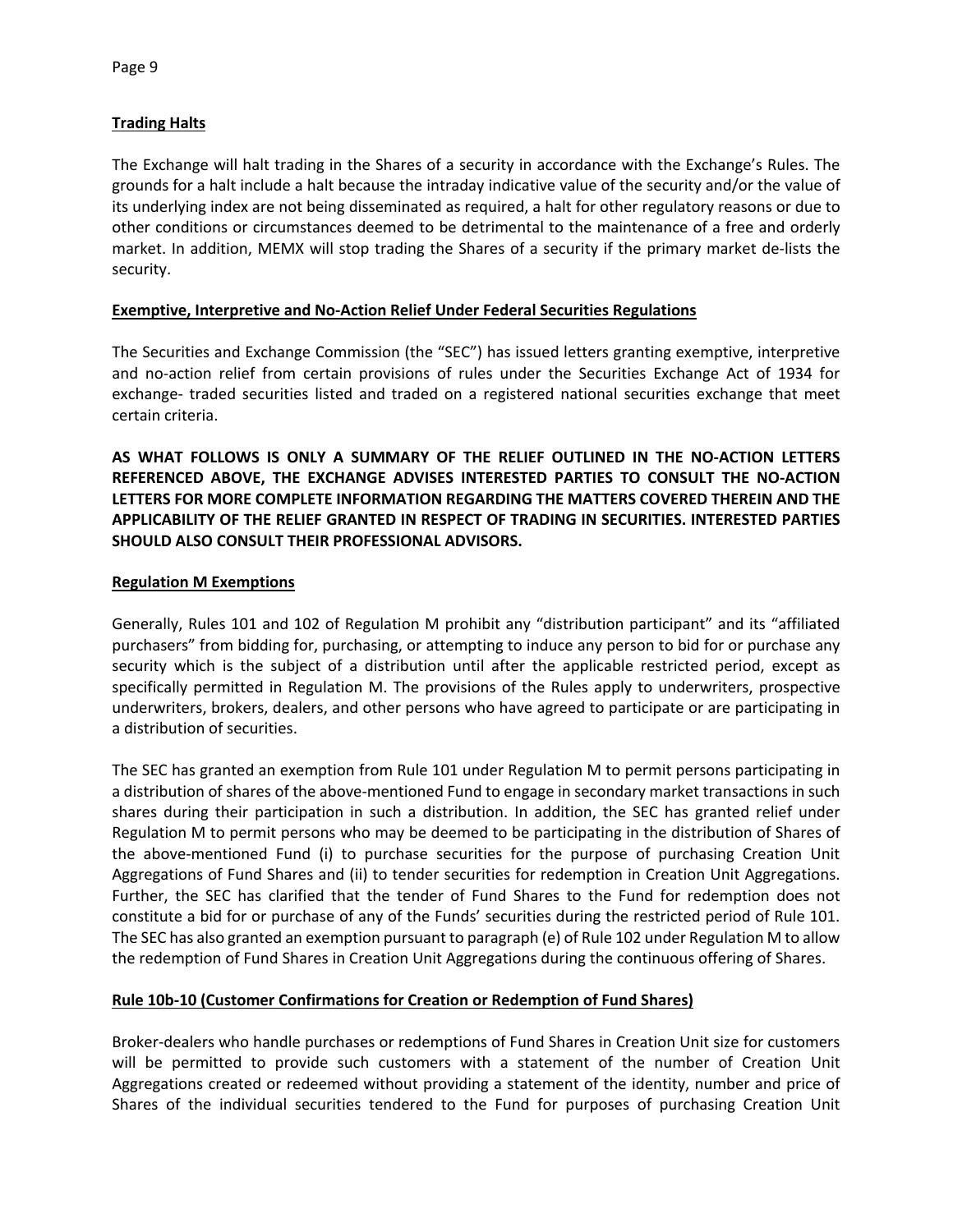Aggregations ("Deposit Securities") or the identity, number and price of Shares to be delivered by the Trust for the Fund to the redeeming holder ("Redemption Securities"). The composition of the securities required to be tendered to the Fund for creation purposes and of the securities to be delivered on redemption will be disseminated each business day and will be applicable to requests for creations or redemption, as the case may be, on that day. This exemptive relief under Rule 10b-10 with respect to creations and redemption is subject to the following conditions:

- 1. Confirmations to customers engaging in creations or redemptions must state that all information required by Rule 10b-10 will be provided upon request;
- 2. Any such request by a customer for information required by Rule 10b-10 will be filed in a timely manner, in accordance with Rule 10b-10(c); and
- 3. Except for the identity, number, and price of Shares of the component securities of the Deposit Securities and Redemption Securities, as described above, confirmations to customers must disclose all other information required by Rule 10b-10(a).

## **Rule 10b-17 (Untimely Announcement of Record Dates)**

The SEC has granted an exemption from the requirements of Rule 10b-17 that will cover transactions in the Shares.

### **Rule 14e-5**

An exemption from Rule 14e-5 has been granted to permit any person acting as a dealer-manager of a tender offer for a component security of the Fund (1) to redeem Fund Shares in Creation Unit Aggregations from the issuer that may include a security subject to such tender offer and (2) to purchase Fund Shares during such tender offer. In addition, a no-action position has been taken under Rule 14e-5 if a brokerdealer acting as a dealer-manager of a tender offer for a security of the Fund purchases or arranges to purchase such securities in the secondary market for the purpose of tendering such securities to purchase one or more Creation Unit Aggregations of Shares, if made in conformance with the following:

- 1. Such bids or purchases are effected in the ordinary course of business, in connection with a basket of 20 or more securities in which any security that is the subject of a distribution, or any reference security, does not comprise more than 5% of the value of the basket purchase; or
- 2. Purchases are effected as adjustments to such basket in the ordinary course of business as a result of a change in the composition of the underlying index; and
- 3. Such bids or purchases are not effected for the purpose of facilitating such tender offer.

### **Section 11(d)(1); Rule 11d1-2 (Customer Margin)**

The SEC has taken a no-action position under Section  $11(d)(1)$  that will permit broker-dealers that do not create Shares but engage in both proprietary and customer transactions in such Shares exclusively in the secondary market to extend or maintain or arrange for the extension or maintenance of credit on the Shares, in connection with such secondary market transactions. For broker-dealers that engage in the creation of Shares, the SEC has also taken a no-action position under Rule 11d1-2 that will cover the